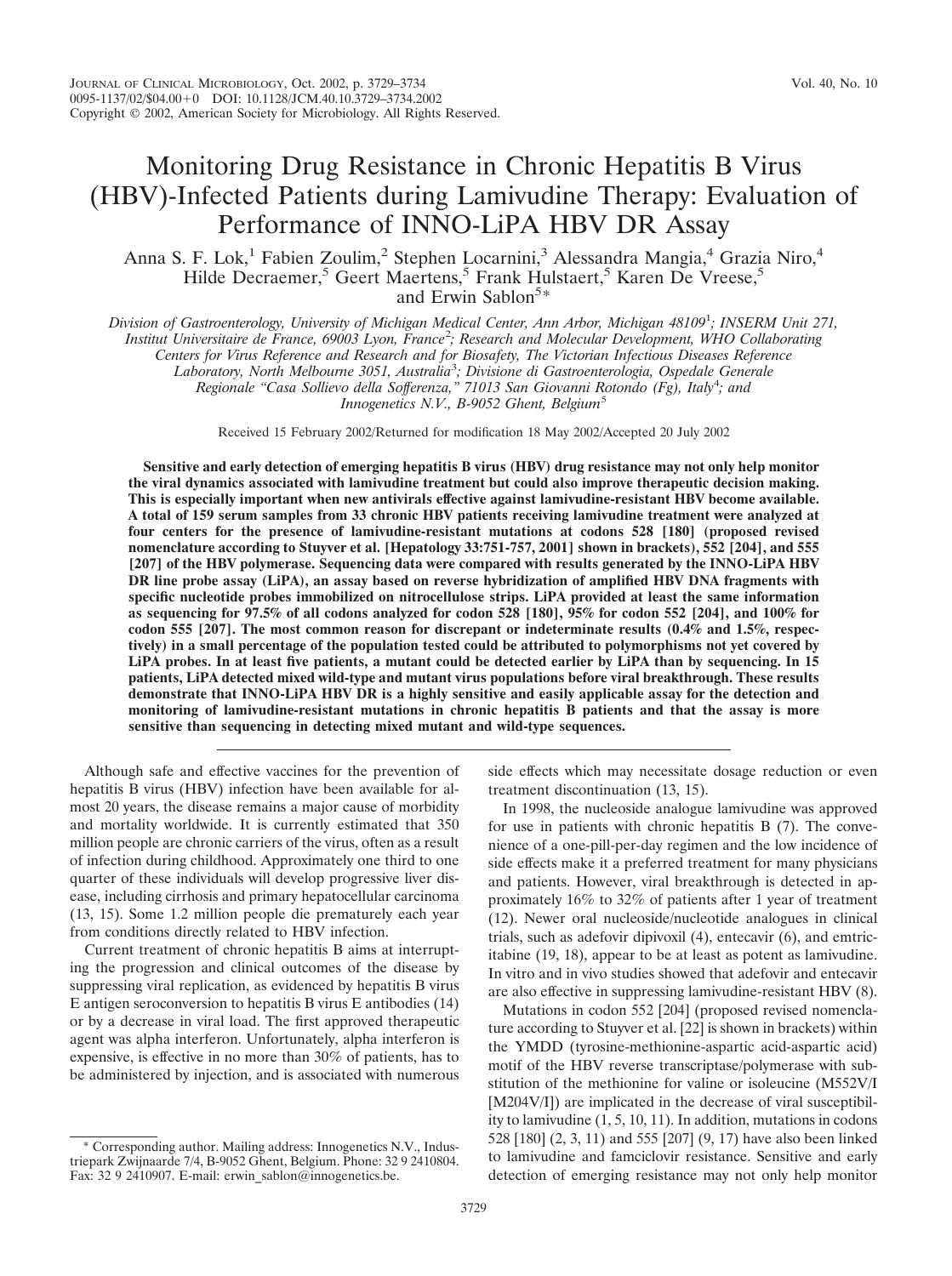TABLE 1. Previous treatments*<sup>a</sup>*

| Previous treatment         | No of<br>patients |
|----------------------------|-------------------|
|                            |                   |
|                            |                   |
|                            |                   |
| $IFN-\alpha + Fam$ (3)     |                   |
|                            |                   |
| $IFN-\alpha + Fam + other$ |                   |
|                            |                   |
|                            |                   |

<sup>*a*</sup> Treatment received before initiation of lamivudine treatment. IFN- $\alpha$ , alpha interferon: Fam. famciclovir. other. ganciclovir. vidarabine. or ribavirin.

One patient ceased lamivudine treatment and was further treated with adefovir dipivoxil. *<sup>c</sup>* One patient continued alpha interferon treatment during lamivudine treat-

ment.

the viral dynamics associated with treatment but could also improve therapeutic decision making, especially as new antivirals that are effective against lamivudine-resistant HBV become available.

The INNO-LiPA HBV DR line probe assay (LiPA) is the first commercial assay designed to detect the presence of different genetic variants of HBV containing mutations located at amino acid positions 528 [180], 552 [204], and 555 [207] in the HBV polymerase protein, which confer resistance to lamivudine (21). The assay provides a rapid and easy-to-use alternative to sequence analysis for the detection of lamivudine-resistant mutations. We compared the results of this assay with those of direct sequencing for concordance in a geographically diverse population of HBV-infected patients who had developed resistance to lamivudine treatment. In addition, we sought to determine whether the emergence of lamivudineresistant mutants could be detected earlier with INNO-LiPA HBV DR than with sequencing, as LiPA reverse hybridization technology seems to be well suited for the detection of mixed wild-type and mutant viral populations (1, 16, 24).

### **MATERIALS AND METHODS**

**Sample collection.** Samples from 33 hepatitis B patients who developed breakthrough infection during lamivudine treatment, defined by rebound of viral load or the presence of a lamivudine-resistant mutant on sequencing, were analyzed in four different centers: the Victorian Infectious Diseases Reference Laboratory, North Melbourne, Australia (center 1); INSERM Unit 271, Lyon, France (center 2); University of Michigan Medical Center, Ann Arbor, Mich. (center 3); and Casa Sollievo della Sofferenza, San Giovanni Rotondo, Italy (center 4). A serum sample of 0.5 to 1 ml was requested for testing and possible further investigation. As LiPA results were to be compared with those of sequencing, HBV polymerase open reading frame sequence data were requested for all samples.

The following information was recorded for each sample: date of sampling, HBV DNA level at the time of sampling, method used for viral load quantification, and the sequencing result at the time of sampling. Optionally, alanine aminotransferase levels and the presence of hepatitis B virus E antigen and anti-hepatitis B virus E antibodies were recorded. In addition, the start date of lamivudine treatment, indication for treatment (recurrent hepatitis B posttransplant or chronic hepatitis B), previous treatment (Table 1), and hepatitis C virus or human immunodeficiency virus coinfection were noted.

**INNO-LiPA HBV DR.** The principle of the INNO-LiPA HBV DR assay has been described previously (23). The test was performed according to the manufacturer's instructions (Innogenetics N.V., Ghent, Belgium). Briefly, DNA was isolated from the serum samples. Then  $10 \mu$  of the extracted DNA was used for the first-round and  $2 \mu$  of the amplified product was used for the second-round PCR amplification. PCR conditions were as described in the product insert. Both PCR products were visualized on a 2% agarose gel. Usually the second-round amplification product was used for hybridization to the LiPA strips as described in the product insert, except in one center, where the first-round product was used when visible on an agarose gel. All centers first tested a proficiency panel to demonstrate adequate experience with the technique.

The probes on the INNO-LiPA HBV DR strip cover the following amino acids: codon 528 [180], wild-type leucine (L) and mutant methionine (M); codon 552 [204], wild-type methionine and mutants valine (V) and isoleucine (I); codon 555 [207], wild-type valine, leucine, and methionine and mutant isoleucine. The assay cannot detect any mutations other than those on the strip. The nomenclature according to genotype A was used here for practical reasons, in that the same nomenclature was used in the INNO-LiPA HBV DR kits. An alternative nomenclature, generally applicable for all genotypes, has been proposed recently by Stuyver et al. (22), in which codons 528, 552, and 555 correspond to codons 180, 204, and 207, respectively. The alternative numbering is shown in brackets.

**Sequencing.** The sequencing method was not standardized across the centers, with samples sequenced at each center by their own in-house method. When no sequence data were available and sufficient sample was present, the sequences were generated at Innogenetics. Wild-type, mutation, or mixed status was scored for codons 528 [180], 552 [204], and 555 [207].

**Viral load.** The viral load of the samples was determined at the centers with a routinely used, commercially available quantitative assay from Digene Corporation, Gaithersburg, Md. (centers 1 and 4), Chiron Corporation, Emeryville, Calif. (center 2), or Abbott Laboratories, Abbott Park, Ill. (center 3), according to the manufacturer's instructions.

**Clonal analysis of viral populations.** For confirmation of the presence of minor virus populations in a sample, PCR fragments were generated with nonbiotinylated versions of the PCR primers present with the INNO-LiPA HBV DR kit. These PCR fragments were subsequently cloned in the pGEM-T vector (Promega, Madison, Wis.), and inserts were sequenced with vector-specific primers. Five clones were initially sequenced for each sample; additional clones were sequenced when the results proved inconclusive (i.e., when the presence of a mixed population could not be demonstrated).

## **RESULTS**

**Patients and samples.** A total of 159 serum samples from 33 patients were analyzed, ranging from 3 to 16 samples per patient sampled over a 9- to 47-month period. Thirty patients were male, and three were female. The mean age was 49.7 years (range, 27 to 65 years). Twenty-seven patients were Caucasian, 3 were Oriental, 2 were African, and 1 was Polynesian. Ten had recurrent hepatitis B post-liver transplantation; the other patients had histologically proven chronic hepatitis B. One patient was coinfected with hepatitis C virus. None of the patients were coinfected with human immunodeficiency virus or hepatitis D virus.

The spread in geographic location (North America, Australia, and Europe) of the study centers ensured that the HBVpositive samples studied represented different genotypes. Genotype D was the predominant genotype (22 of 33), and genotypes A (5 of 33) and C (5 of 33) were equally prevalent. One patient was infected with genotype B. Caucasians were predominantly genotype D (20 of 27) or A (5 of 27), and patients of Oriental origin were either genotype B (1 of 3) or C (2 of 3). Both African patients were genotype D.

Eight of the 33 patients had received no previous drug treatment; the remainder had been treated before for HBV infection, mainly with alpha interferon and famciclovir. One patient was also receiving alpha interferon at the same time as lamivudine treatment (Table 1).

**Distribution of mutations.** On the basis of the sequencing results, we observed that the M552V [M204V] mutation was found in 18 (54.5%) patients, 17 of whom also had the L528M [L180M] mutation. The M552I [M204I] mutation was observed in 10 (30.3%) patients, in four cases in combination with the L528M [L180M] mutation. In addition, one patient showed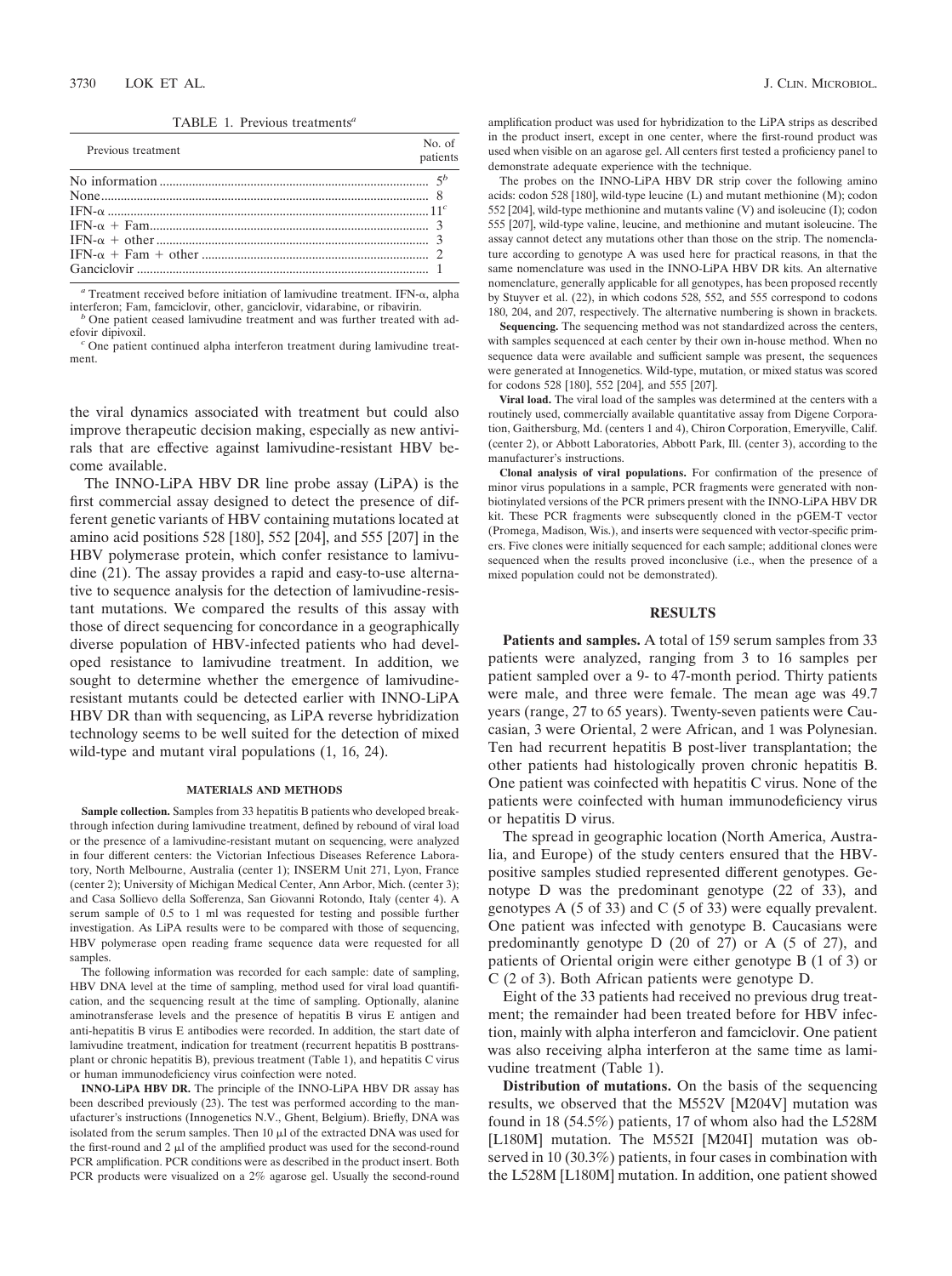| Codon                               | No. $(\%)$ of samples<br>showing full<br>concordance | No. of samples showing full<br>concordance |          | No. of samples showing<br>mix on LiPA but not | No. of samples                           |                                      | Complete                 | Total no. of |                   |
|-------------------------------------|------------------------------------------------------|--------------------------------------------|----------|-----------------------------------------------|------------------------------------------|--------------------------------------|--------------------------|--------------|-------------------|
|                                     |                                                      | Wild type                                  | Mutant   | Mix                                           | sequencing (no. wild<br>type/no. mutant) | Mix by sequencing<br>but not by LiPA | Indeterminate<br>by LiPA | discordance  | codon results     |
| 528 [180]<br>552 [204]<br>555 [207] | 130 (81.8)<br>136(85.5)<br>158 (99.4)                | 95<br>72<br>158                            | 33<br>62 |                                               | 25(3/22)<br>15(5/10)<br>1(1/0)           | $3^a$                                |                          |              | 159<br>159<br>159 |
| Total                               | 424 (88.9)                                           | 325                                        | 95       |                                               | 41 $(9/32)$                              |                                      |                          |              | 477               |

TABLE 2. Comparison of sequence data and LiPA results: overview of results obtained at the four participating centers

*<sup>a</sup>* Upon retesting at Innogenetics, LiPA results were concordant with sequencing results.

an M552I-to-M552V [M204I-to-M204V] switch. This patient also carried the L528M [L180M] mutation. Four patients had only wild-type virus as far as sequencing data were available. A mutation at codon 555 [207] or a 552 wild-type (552WT)/ L528M [204WT/L180M] combination was never observed with sequencing.

**Concordance between LiPA and sequencing.** Sequencing and LiPA results were available for comparison for 159 samples. More than 80% of all sequencing data were obtained from the centers; the others were generated at Innogenetics. Results obtained for codon 528 [180], 552 [204], and 555 [207] by LiPA and by sequence analysis are summarized in Table 2. Full concordance between LiPA and sequence analysis was observed in 88.9% (424 of 477) of the codons analyzed. In a further 8.6% (41 of 477) of the codon results, LiPA provided additional information compared to sequencing. LiPA showed at least the same information as sequencing in 97.5% of the cases for codon 528 [180], in 95% of the cases for codon 552 [204], and in 100% of the cases for codon 555 [207]. For the last, the wild-type virus was observed with both techniques in all samples, except for one sample where a mix of wild-type and mutant viruses was found with LiPA, while sequencing detected only the wild type.

**Samples showing a mixed virus population.** In 41 codon results (8.6% of codons analyzed), LiPA revealed the presence of both mutant and wild-type viruses, while sequencing detected only wild-type or mutant virus (Table 2). These results were of particular interest because they provided information about the ability of the LiPA to detect a mixed wild-type and mutant virus population earlier than sequencing or to detect a disappearing virus population for a longer period of time. For this reason, the nine codon results representing six patients in whom LiPA detected a mix of mutant and wild-type virus while sequencing detected only wild-type virus were analyzed in more detail.

In five of these nine codon results, the mutant virus was detected by sequencing in samples taken at a later point in time, clearly indicating that the mutant was indeed already present in the previous sample and that LiPA detected this virus population before sequencing did. A representative example is shown in Fig. 1.

For one codon result, LiPA showed a mix with a weak band for the mutant, while sequencing showed only the wild type. As the viral load was also increased, after having dropped following the start of treatment, it was decided to sequence this sample again. This second sequencing result indicated a clear mutant pattern, confirming the LiPA findings that both mutant and wild-type viruses were present.

In another patient, a mix of wild-type and I555 [I207] mutant viruses was observed in a sample taken 2 months after treatment. The mutant was not detected in the following samples and was only found again in the last follow-up sample taken 3 years later (as no sequencing data were available for this sample, it was not included in the final analysis). This result suggests that a minority population carrying the I555 [I207] mutation was present at a concentration that was close to the detection limit of the LiPA. Alternatively, the finding may be related to the intermittent presence of virus carrying this mutation (17).

In one case, the patient had ceased lamivudine treatment after emergence of treatment-resistant virus (M552I [M204I]). Only wild-type virus was detected by sequencing in the sample taken after treatment cessation, while in the previous two samples, the mutation M552I [M204I] was found. However, LiPA could still detect the mutant after treatment cessation (a mix of mutant and wild-type viruses was found with LiPA).

In another patient, one sample showing a mix on LiPA was collected 4 months before the start of lamivudine therapy, and the samples collected before and after that date were found to be wild type. The presence of the mutant has not been confirmed.

**Indeterminate results.** In two patients (0.4% of codons analyzed), LiPA results for codon 552 [204] were indeterminate in that they were negative for both wild-type and mutant viruses (Table 2). In one case, detailed sequence analysis revealed that this result was due to a mutation near codon 552 [204], creating a polymorphism that interfered with the annealing of the LiPA probes. No polymorphism was observed in the second sample.

**Completely discordant results.** For seven samples (1.5% of codons analyzed) from two patients, complete discordance between sequencing and LiPA results was observed for one codon (Table 2). Discrepancies were observed in codon 552 [204] in six samples from the same patient. Again, these results could be attributed to a mutation in a nearby codon creating a polymorphism that inhibited probe annealing. In these samples, minor virus populations without the polymorphism were still present and were detected by LiPA. Because the minor virus populations were not detected by sequence analysis, the two procedures yielded discrepant results.

Our hypothesis was confirmed by clonal analysis of two of the six samples, revealing a mixture of virus populations with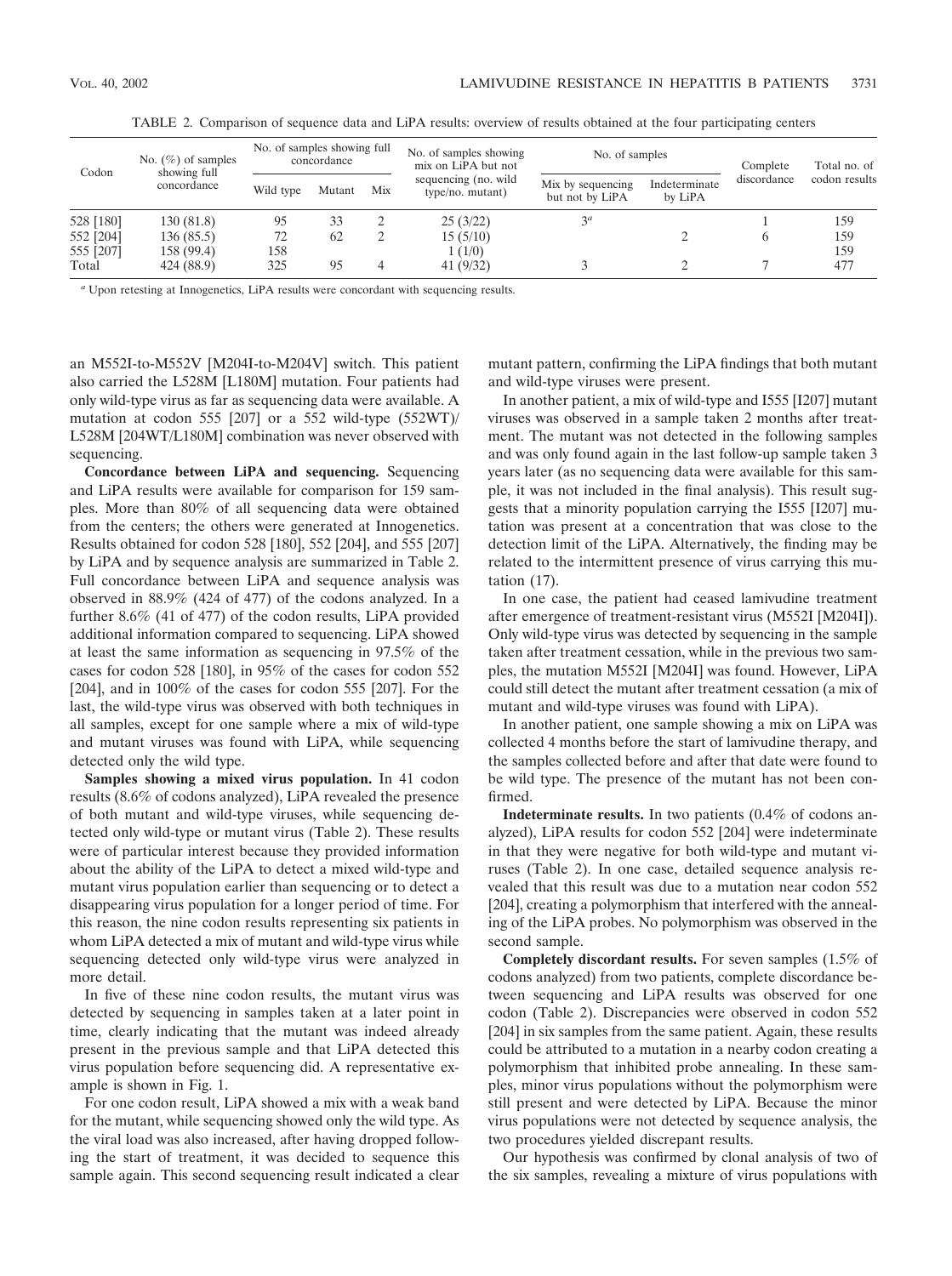

FIG. 1. Viral load and alanine aminotransferase (ALT) response during lamivudine treatment. Serial samples from one patient were analyzed by LiPA and sequencing (Seq). Amino acids are indicated with the one-letter code: leucine (L), methionine (M), and valine (V). Days of follow-up are indicated above each strip.

and without the polymorphism. The clones carrying the polymorphism (and thus not detectable with LiPA) all had M552V [M204V], whereas the clones without the polymorphism all had M552I [M204I]. The other discrepant result was observed in codon 528 [180], where sequencing indicated the presence of a mutant while LiPA detected the wild type. Retesting of the LiPA result at Innogenetics indicated the presence of both mutant and wild-type viruses.

**Detection of mutants by LiPA in relation to viral breakthrough.** In 15 (45.5%) patients, the mutant was detected by LiPA before viral breakthrough. In one representative patient, only wild-type virus was detected at the start of treatment. Twenty-nine weeks after treatment initiation, LiPA detected a

mix of L528M/M552V [L180M/M204V] mutant and wild-type viruses, while viral load remained low. Viral breakthrough was diagnosed 17 weeks later. At that time, only the mutant virus was found. In the remaining 18 patients, mutant detection coincided with the increase in viral load.

# **DISCUSSION**

The performance of the LiPA HBV DR assay for detection of mutations associated with lamivudine resistance was compared with that of direct sequencing for 33 chronically HBVinfected patients who had developed resistance to lamivudine treatment. The results show that the LiPA is at least as sensi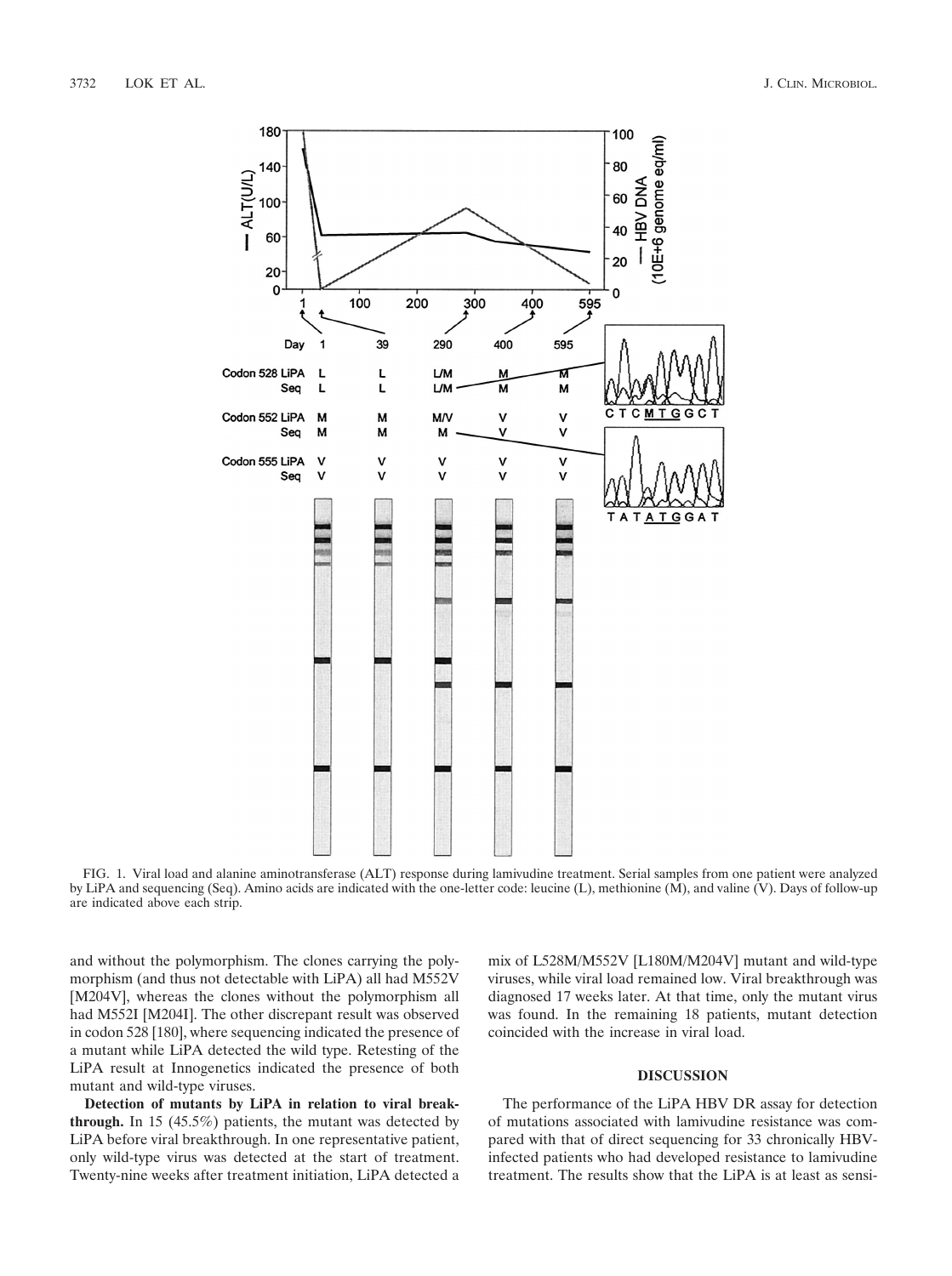tive as sequencing in detecting treatment-resistant mutations and more sensitive in the early detection of mixed viral populations. LiPA may thus be able to detect a disappearing mutant population after treatment cessation for a longer period of time or to detect the emergence of a mutant earlier during antiviral therapy.

In this study, LiPA detected the mutant population earlier than sequencing in five of nine patients, where LiPA detected both mutant and wild-type viruses while sequence analysis found only the wild type. This was confirmed when both sequence analysis and LiPA subsequently detected the mutant virus in samples taken at a later date. LiPA also detected the persistence of mutant virus for at least 5 months longer than sequencing in one patient who had stopped treatment after emergence of the M552I [M204I] mutation. LiPA might therefore also be a valuable tool for monitoring patients in drug interruption programs. With numerous candidate antiviral agents for hepatitis B in late-stage clinical development, the availability of a sensitive and reliable drug resistance assay could assist in optimizing patient treatment.

The high sensitivity of LiPA observed in the present study has also been reported in other investigations. Aberle et al. (1) reported detection of a virus concentration as low as  $10<sup>3</sup>$  copies/ml with LiPA and a higher sensitivity for detecting minority populations compared to sequencing. Another recent study (16) showed that a minority population comprising only 10% of the total viral load could be detected with LiPA, while the detection limit of sequence analysis was 50%. In addition, mutant virus could still be detected by LiPA for 3 to 46 weeks after cessation of lamivudine treatment, while earlier reports based on sequencing suggested that mutants disappear rapidly after treatment withdrawal (5). These findings therefore have relevant implications for future antiviral clinical studies, as mutant virus can still be present long after the 6-month washout period used in most clinical trials. They also indicate that patients with breakthrough infection secondary to lamivudineresistant mutants are unlikely to respond to retreatment with lamivudine or other antiviral agents that are cross-resistant long after lamivudine is discontinued.

Clonal analysis showed that the most common reason for discrepant or indeterminate results could be attributed to polymorphisms not yet covered by LiPA probes. These included mutations at codons 529 [181] and 550 [202], prohibiting both wild-type and mutant LiPA probes from annealing at codons 528 [180] and 552 [204], respectively. These polymorphisms can give rise to a discordant result if a small population of mutant virus without the polymorphism is detected by LiPA and not by sequencing or yield an indeterminate result if the entire mutant virus population carries the polymorphism and is not detected by LiPA but is detected by sequencing.

It is quite possible that the different sequencing techniques used at each center can introduce variability when comparing the techniques. However, each center used a standard, sensitive sequencing technique, and all chromatograms were visually rechecked for the presence of mixtures. Moreover, a study of 48 Chinese HBV patients (E. Sablon, F. M. Yuen, C. L. Lai, H. Decraemer, and G. Maertens, Hepatology **34:**321A, abstract 595, 2001), with the same amplicon used for direct sequencing of the PCR product and for INNO-LiPA HBV DR, also demonstrated superior sensitivity of the INNO-LiPA for detection of mixed wild-type and mutant populations.

The case in which the result of the repeat sequencing differed from the first test does suggest that the PCR preceding the sequence analysis can bias the final result, e.g., when two virus populations are present and the DNA of one population is preferentially amplified. PCR bias would normally be expected to occur equally in both assays. However, our results and the results of a second study (E. Sablon et al., abstract 595) showed that a mixture on sequencing but no mixture on LiPA is rarely found, while the opposite is observed more frequently. We therefore believe that these discrepancies can predominantly be attributed to the difference in sensitivity between the assays rather than PCR bias.

The distribution of mutations observed in this study is in agreement with other reports that L528M/M552V [L180M/ M204V] is commonly found in patients resistant to lamivudine treatment. Contrary to initial reports (25, 26), L528M/M552I [L180M/M204I] was also observed, albeit to a lesser extent.

In about 50% of the patients with breakthrough infection, lamivudine-resistant mutations could be detected prior to viral breakthrough. This number is probably an underestimation due to the long intervals between sampling in some patients. These results are in agreement with the findings of Si Ahmed et al. (20), who reported detection of drug-resistant mutations with the LiPA several months before the occurrence of viral breakthrough.

The INNO-LiPA HBV DR assay allows simultaneous detection of wild-type sequences and key mutations at codons 528 [180], 552 [204], and 555 [207] of the HBV polymerase gene that have been reported to be associated with lamivudine resistance. The test is simple and allows rapid identification of treatment-resistant mutations in multiple patients with one assay. The INNO-LiPA is therefore well suited for use in a clinical setting to monitor hepatitis B patients receiving antiviral therapy. As newer antiviral agents become available, the ability of the LiPA assay to detect mutant virus populations earlier than sequencing and before viral breakthrough will permit timely initiation of new therapies effective against lamivudine-resistant HBV.

The test can also be used to determine the cross-resistance of lamivudine-resistant mutations to other antiviral agents. When mutations associated with resistance to new antiviral drugs are identified, the INNO-LiPA HBV DR can easily be updated to detect these new mutations. The LiPA can also help to monitor treatment compliance, as viral breakthrough in the absence of mutant virus might be indicative of nonadherence to the treatment protocol. In addition, the ability of the LiPA to detect mutant virus populations long after cessation of lamivudine treatment permits appropriate selection of antiviral agents for retreatment.

## **ACKNOWLEDGMENTS**

We gratefully acknowledge the assistance of J. Brissinck (Innogenetics N.V.) in writing and revising the manuscript. T. James and F. Shapiro (Innogenetics N.V.) are thanked as well for useful editorial comments. We also thank A. Barthelomeusz, M. Littlejohn, A. Ayres and L. Tracey (Victorian Infectious Diseases Reference Laboratory) as well as C. Pichoud (INSERM Unit 271) and M. Hussain (University of Michigan Medical Center) for valuable technical assistance in the study.